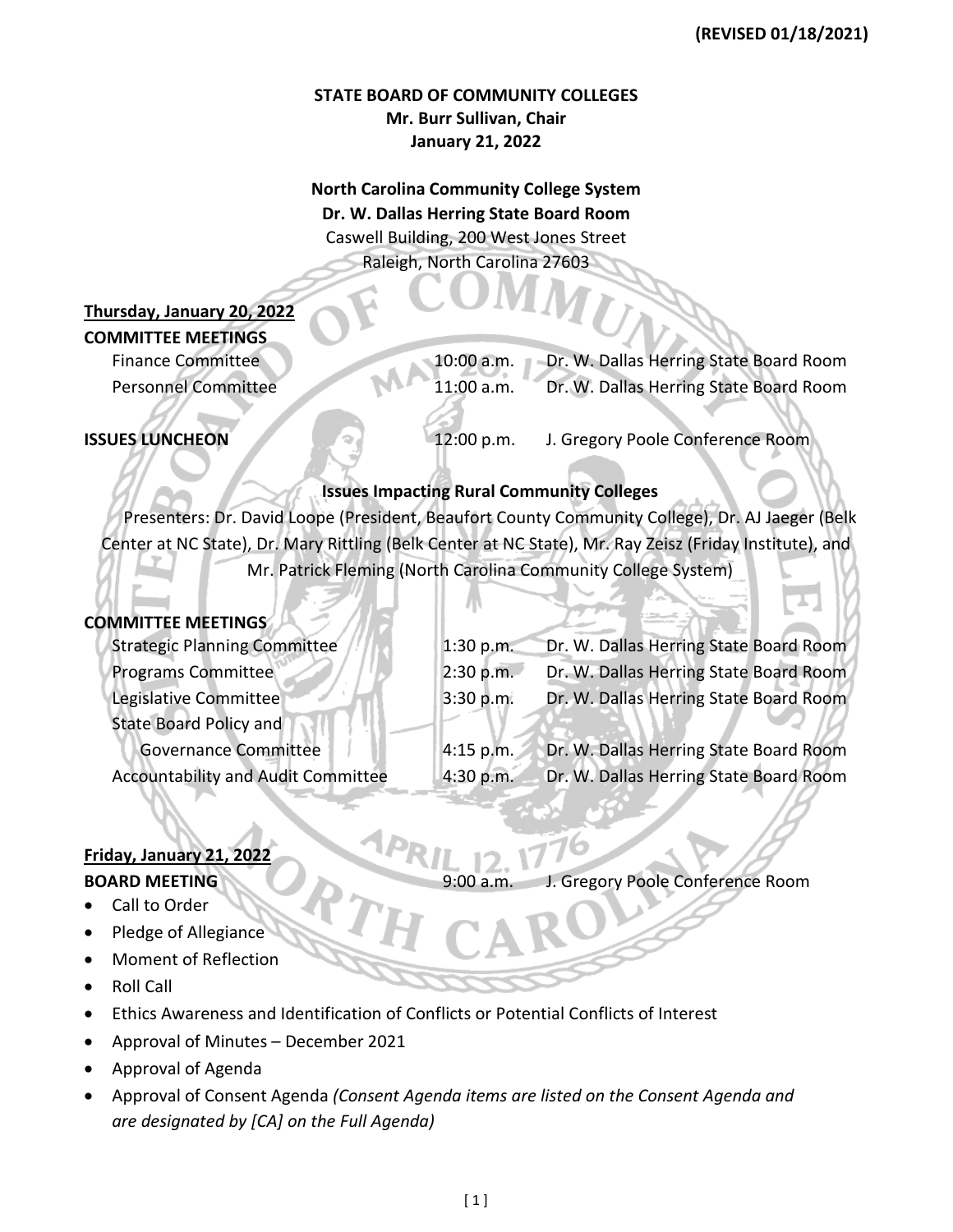#### **REPORTS**

- NC Association of Community College Presidents, Dr. Mark Poarch, President
- NC Association of Community College Trustees, Ms. Julie Woodson, President
- NC Comprehensive Community College Student Government Association (N4CSGA), Mr. Nathan Vasquez, President

#### **NCCCS PRESIDENT'S REPORT**

#### **AWARD COMMITTEES**

#### **For Action**

BB&T (Truist) Staff of the Year Award Nomination – Mr. Bill McBrayer, Chair\* R.J. Reynolds Excellence in Teaching Award Nomination – Ms. Ann Whitford, Chair\* Wells Fargo President of the Year Award Nomination – Mr. Bobby Irwin, Chair\* Distinguished Partners in Excellence Award Nomination – Mr. William Holder, Chair\*

# **FINANCE COMMITTEE, Dr. Lee Barnes, Chair**

## **For Action**

FY 2021-22 State Aid Allocation and Budget Policies (Attachment FC 01) Allocation to Support Rural College Broadband Access (Attachment FC 02) Allocation for Adult Learner Pilot (Attachment FC 03) Allocation for Short-Term Workforce Scholarships (Attachment FC 04) State Board Reserve Allocations FY 2021-22 (Attachment FC 05) Outreach and Marketing Contract for Longleaf Commitment (Attachment FC 06) Allocation for Retail Credentialing (Attachment FC 07) Construction and Property – January 2022 (Attachment FC 08) [CA]

## **For Information**

Tuition and Registration Fee Waiver Report (Attachment FC 09) System Office Contracts Report as of December 31, 2021 (Attachment FC 10) Estimated Receipts – December 2021 (Attachment FC 11)

## **PERSONNEL COMMITTEE, Mr. Bill McBrayer, Chair**

#### **For Information**

System Office Vacancy Report – January 2022 (Attachment PER 01) College Presidential Status Report – January 2022 (Attachment PER 02)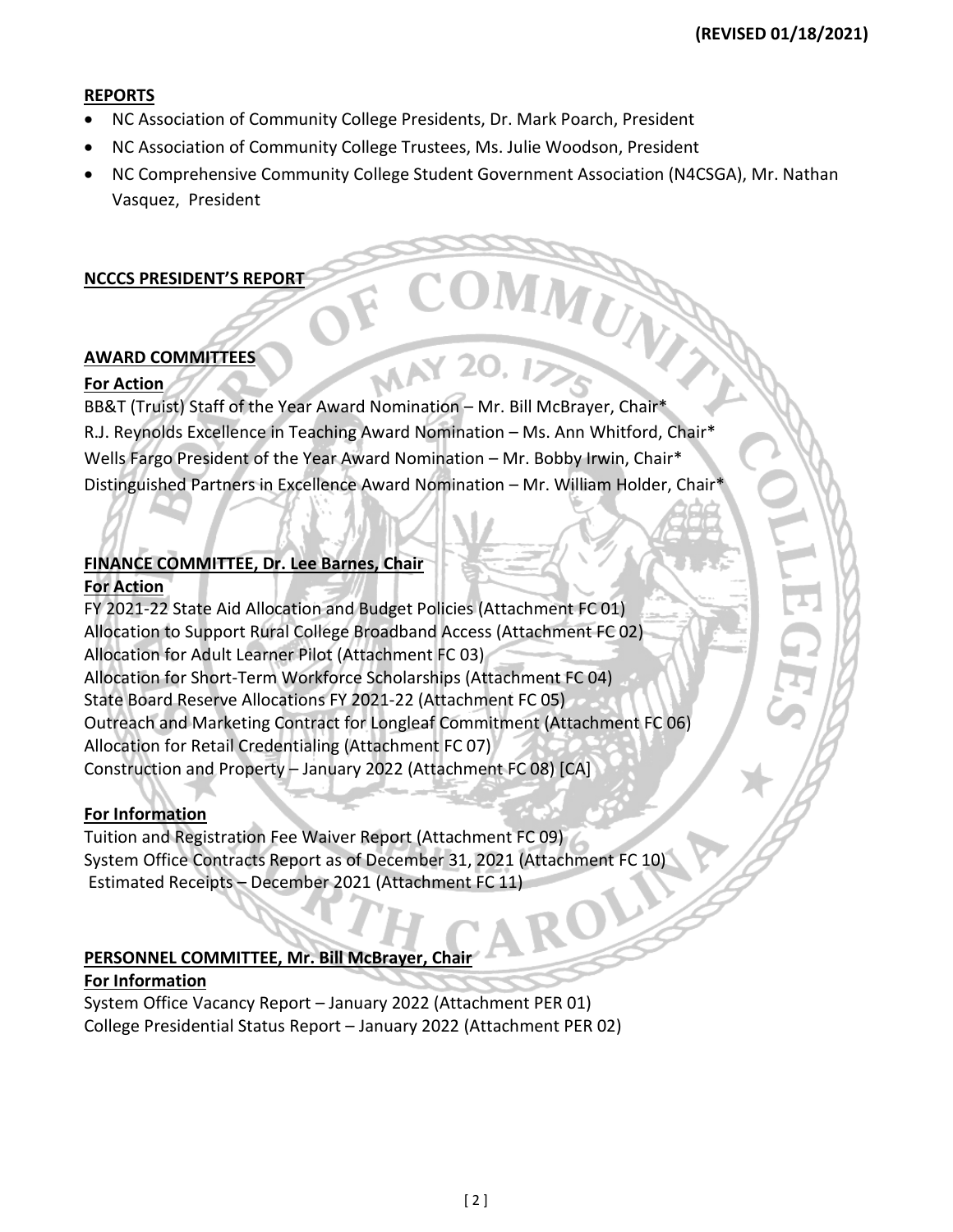# **STRATEGIC PLANNING COMMITTEE, Ms. Ann Whitford, Chair**

#### **For Information**

Business & Economic Conditions in North Carolina (Andrew Berger-Gross, Senior Economist, North Carolina Department of Commerce)

Update on Regional Listening Sessions

## **PROGRAMS COMMITTEE, Mr. Bobby Irwin, Chair**

## **For Future Action**

Proposed Amendment of 1B SBCCC 100.1 - Definitions (Attachment PROG 01)

Proposed Amendment of 1G SBCCC 200.95 - Reporting of Student Hours in Membership for Curriculum Classes (Attachment PROG 02) MAY

## **For Action**

Review of Public Comments for Proposed Amendment of 1D SBCCC 800.2 - General Provisions (Attachment PROG 03)

- Review of Public Comments for Proposed Amendment of 1D SBCCC 400.10 Curriculum Program of Study (Attachment PROG 04)
- Review of Public Comments for Proposed Amendment of 1D SBCCC 700.98 Instructions to Captive or Co-Opted Groups (Attachment PROG 05)

Review of Public Comments for Proposed Amendment of 1G SBCCC 200.95 - Limitations in Reporting Student Membership Hours (Attachment PROG 06)

Curriculum Program Application (Attachment PROG 07)

Curriculum Program Applications – Fast Track for Action (FTFA) (Attachment PROG 08) [CA] Curriculum Program Application – Combined Course Library (Attachment PROG 09) [CA]

# **For Information**

Curriculum Program Applications as Approved by the System President (Attachment PROG 10) Curriculum Program Special Applications as Approved by the System President (Attachment PROG 11) Curriculum Program Standard Revisions as Approved by the System President (Attachment PROG 12) Curriculum Program Terminations as Approved by the System President (Attachment PROG 13)

# **LEGISLATIVE COMMITTEE, Mr. Bill McBrayer, Chair**

**For Action**

NCCCS Legislative Budget Request 2022-25 (Attachment LEG 01)

# **ACCOUNTABILITY AND AUDIT COMMITTEE, Mr. William Holder, Chair**

## **For Action**

Review of Annual Audit Plan (Attachment AUD 01)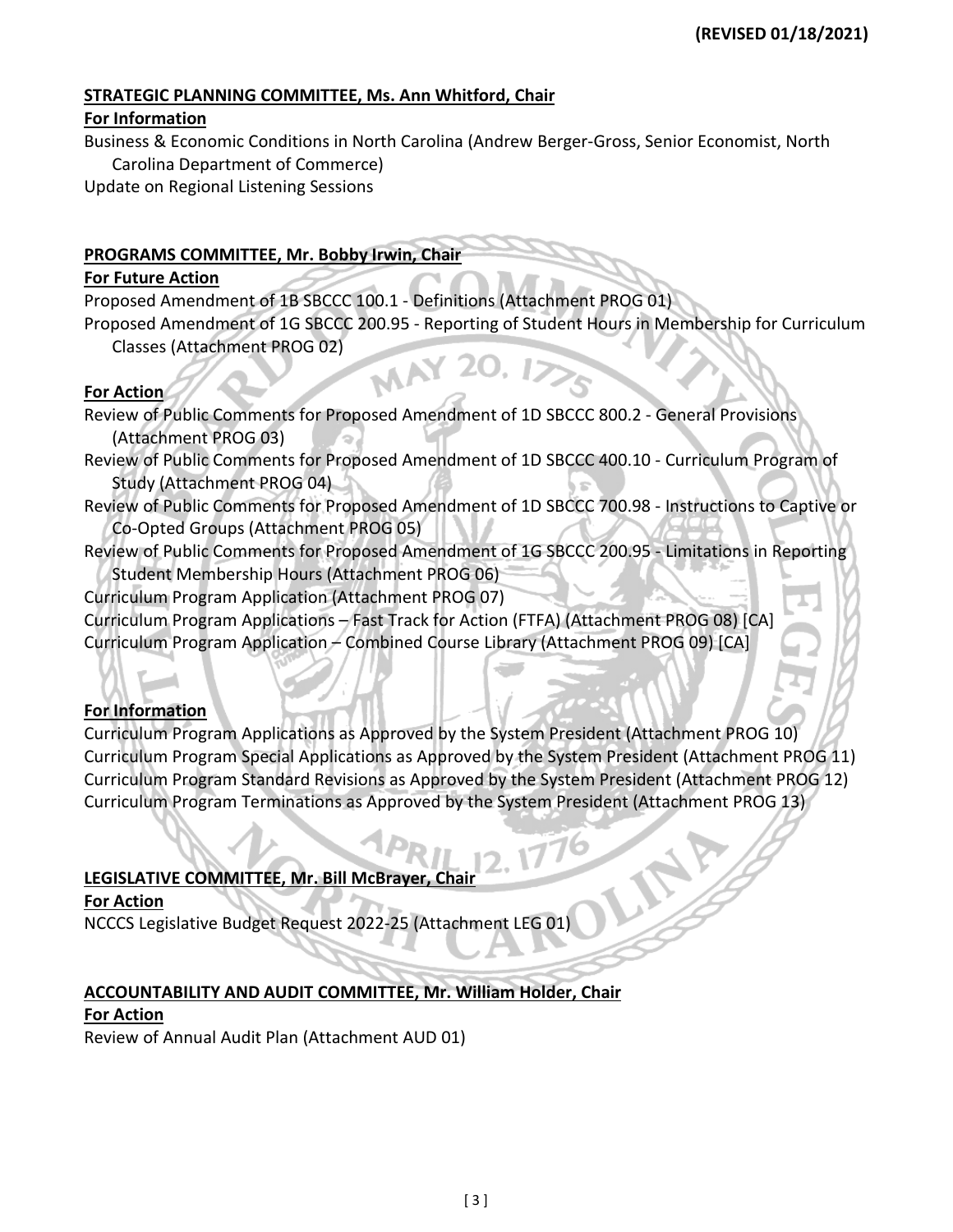## **STATE BOARD POLICY GOVERNANCE COMMITTEE, Mr. Jerry Vaughan, Chair**

#### **For Action**

Review of Public Comments for Proposed Amendment of 4B SBCCC 100.1 - Adoption of Federal Rules Regarding Equal Employment (Attachment SBPG 01)

NCCCS Presidential Evaluation\*\*

#### **NEW BUSINESS**

## **BOARD MEMBERS QUESTIONS/COMMENTS**

#### **DATE OF FUTURE MEETINGS**

The next State Board meeting is scheduled for Thursday, February 17, 2022 and Friday, February 18, 2022 in the Dr. W. Dallas Herring State Board Room located in the Caswell Building in Raleigh, NC. More information regarding this meeting will be communicated.

#### **EXPIRING TERMS AND VACANCIES**

NORTH

There are currently no terms expiring and no vacancy for the membership of the State Board.

**MAY 20** 

# **ADJOURNMENT**

**\*The Awards Committee will ask to move into closed session during the State Board of Community College's January 21, 2022 Board Meeting regarding this item.**

**\*\*The State Board Policy and Governance Committee will ask to move into closed session during the State Board of Community College's January 21, 2022 Board Meeting regarding this item.**

OLIN

**Questions relating to items on the Agenda should be addressed to the Office of State Board Affairs at (919) 807-6970 or by e-mail at [stateboard@nccommunitycolleges.edu](mailto:stateboard@nccommunitycolleges.edu)**